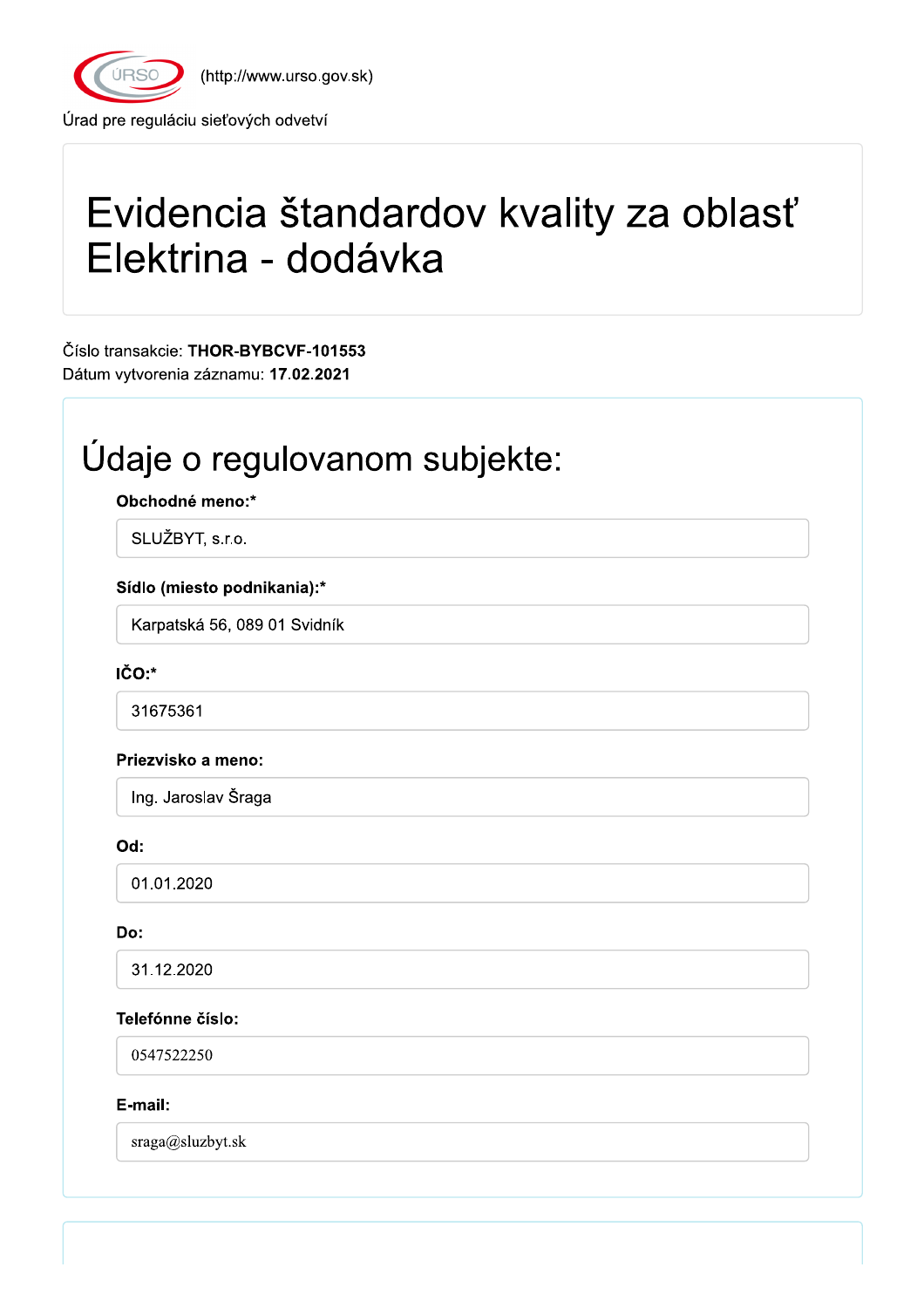|                             | Počet odberných miest koncových odberateľov<br>elektriny registrovaných regulovaným subjektom<br>k 31. decembru daného roka | Objem dodanej elektriny koncovým odberateľom<br>elektriny danej kategórie od 1. januára do 31.<br>decembra daného roka v MWh |         |  |
|-----------------------------|-----------------------------------------------------------------------------------------------------------------------------|------------------------------------------------------------------------------------------------------------------------------|---------|--|
| Počet OM "domácnosť":*      | 0                                                                                                                           |                                                                                                                              | 0,000   |  |
| Počet OM "malý<br>podnik":* | 19                                                                                                                          |                                                                                                                              | 59,520  |  |
| Počet OM "ostatní KO":*     | 7                                                                                                                           |                                                                                                                              | 208,955 |  |
| Celkový počet OM spolu:     | 26                                                                                                                          | Spolu:                                                                                                                       | 268,475 |  |

#### Vysvetlivky:

1. Údaje sa vpisujú len do podfarbených buniek.

### Úroveň dodržiavania kvality dodávky elektriny

| $\boldsymbol{\mathsf{A}}$                  | $\sf B$           | $\mathsf C$       | $\mathsf D$ | E                      | F                |
|--------------------------------------------|-------------------|-------------------|-------------|------------------------|------------------|
| Označenie ŠK podľa<br>vyhl. 236/2016 Z. z. | Popis             | Počet,<br>hodnota | Kritérium   | Miera<br>závažnosti ŠK | XDO <sub>i</sub> |
| $§$ 4 ods.1, písm. a)                      | DO <sub>1</sub> C | $\boldsymbol{0}$  | 1,000       | $10\,$                 | 10,000           |
|                                            | DO <sub>1</sub> D | $\boldsymbol{0}$  |             |                        |                  |
| § 4 ods.1, písm. b)                        | DO <sub>2</sub> C | $\boldsymbol{0}$  | 1,000       | 12                     | 12,000           |
|                                            | DO <sub>2</sub> D | $\boldsymbol{0}$  |             |                        |                  |
| § 4 ods.1, písm. c)                        | DO <sub>3</sub> C | $\boldsymbol{0}$  | 1,000       | 15                     | 15,000           |
|                                            | DO <sub>3</sub> D | $\boldsymbol{0}$  |             |                        |                  |
| § 4 ods.1, písm. d)                        | DO <sub>4</sub> C | $\mathbf{0}$      | 1,000       | $18\,$                 | 18,000           |
|                                            | DO <sub>4</sub> D | $\boldsymbol{0}$  |             |                        |                  |
| § 4 ods.1, písm. e)                        | DO <sub>5</sub> C | $\boldsymbol{0}$  | 1,000       | $10\,$                 | 10,000           |
|                                            |                   |                   |             |                        |                  |